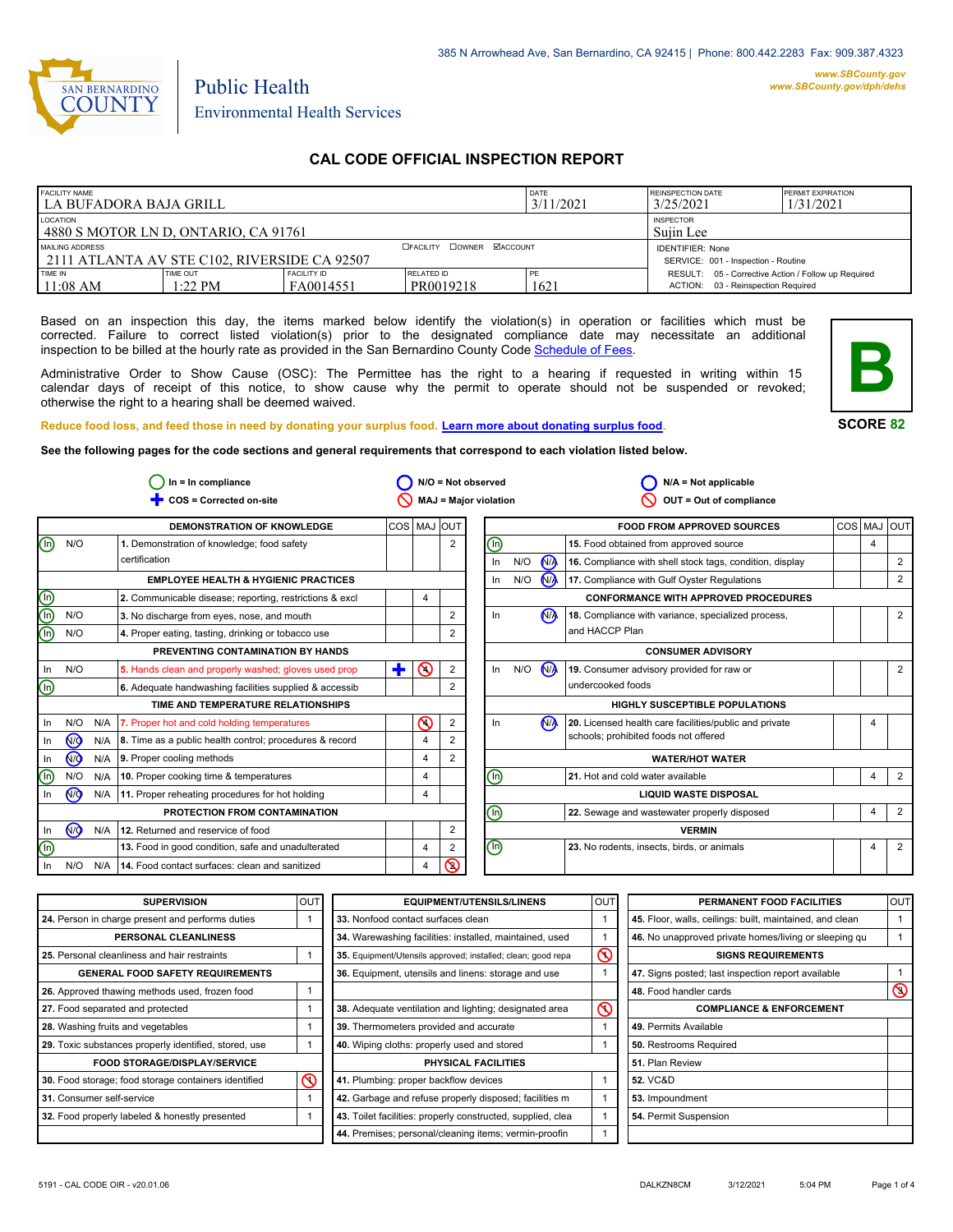

### **CAL CODE OFFICIAL INSPECTION REPORT**

| <b>FACILITY NAME</b><br>l LA BUFADORA BAJA GRILL         | <b>DATE</b><br>3/11/2021      |              |  |
|----------------------------------------------------------|-------------------------------|--------------|--|
| LOCATION<br>4880 S MOTOR LN D, ONTARIO, CA 91761         | <b>INSPECTOR</b><br>Suiin Lee |              |  |
| 5. HANDS CLEAN AND PROPERLY WASHED; GLOVES USED PROPERLY |                               | <b>MAJOR</b> |  |

#### **Compliance date not specified Complied on 3/11/2021 POINTS**



**Inspector Comments:** A food employee who was wearing disposable gloves and preparing food was observed to be putting a new pair of gloves on. Then, the food employee was observed grabbing pico de gallo and lettuce and sprinkled them on tacos in take-out containers.

Ensure hands are washed prior to donning gloves.

Corrected on site. The PIC was educated as to proper glove use and handwashing procedures.

**Violation Description:** Employees are required to wash their hands: before beginning work; before handling food / equipment / utensils; as often as necessary, during food preparation, to remove soil and contamination; when switching from working with raw to ready to eat foods, after touching body parts; after using toilet room; or any time when contamination may occur. Gloves shall be worn if an employee has cuts, wounds, fake nails, nail polish, and/or rashes. Gloves are to be used for no more than one task. Employees are not to wrap or package leftover food using bare hands or unclean utensils. Hand sanitizers may be used after proper hand washing. Employees handling food must have fingernails that are trimmed, cleanable, and smooth. (113952, 113953.3, 113953.4, 113961, 113968, 113973 (b-f))

**More Information: <http://www.sbcounty.gov/uploads/dph/dehs/Depts/EnvironmentalHealth/EHSDocuments/HandwashingDoneRight.pdf>**

### **7. PROPER HOT AND COLD HOLDING TEMPERATURES** ê**! MAJOR** ê**!**



Maintain temperatures of PHFs at or below 41 F in these units.

Corrected on site. The PIC lowered temperature setting in the walk-in refrigerator. The PIC was instructed to monitor temperatures. Do not store PHFs in this unit until this unit is repaired to hold PHFs at or below 41 F.

A reinspection will be conducted on or after 3/16/2021 to determine compliance. Failure to comply shall result at a billable re-reinspection at an hourly rate of \$245 with 30-minute minimum.

**Violation Description:** Potentially hazardous foods shall be held at or below 41F or at or above 135F. (113996, 113998, 114037, 114343(a))

**More Information: [http://www.sbcounty.gov/uploads/dph/dehs/Depts/EnvironmentalHealth/FormsPublications/Food\\_Danger\\_Zone.pdf](http://www.sbcounty.gov/uploads/dph/dehs/Depts/EnvironmentalHealth/FormsPublications/Food_Danger_Zone.pdf)**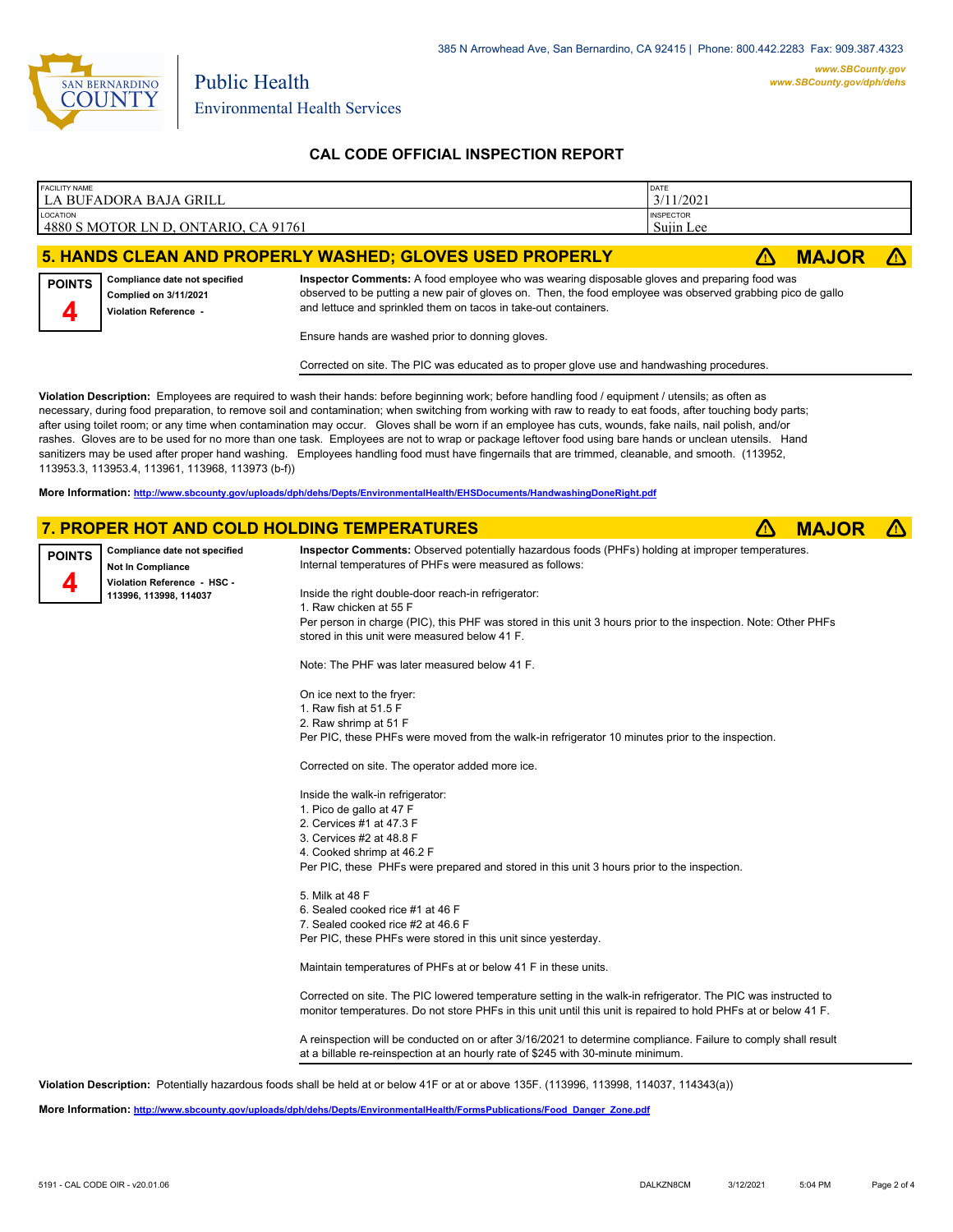

### **CAL CODE OFFICIAL INSPECTION REPORT**

| <b>FACILITY NAME</b>                                                                                                                                                                                                                                             | LA BUFADORA BAJA GRILL                                                                                                | DATE<br>3/11/2021                                                                                                                                                                                                                                                                                                                                                 |  |              |  |
|------------------------------------------------------------------------------------------------------------------------------------------------------------------------------------------------------------------------------------------------------------------|-----------------------------------------------------------------------------------------------------------------------|-------------------------------------------------------------------------------------------------------------------------------------------------------------------------------------------------------------------------------------------------------------------------------------------------------------------------------------------------------------------|--|--------------|--|
| <b>LOCATION</b>                                                                                                                                                                                                                                                  | 4880 S MOTOR LN D. ONTARIO. CA 91761                                                                                  | <b>INSPECTOR</b><br>Sujin Lee                                                                                                                                                                                                                                                                                                                                     |  |              |  |
|                                                                                                                                                                                                                                                                  |                                                                                                                       | <b>14. FOOD CONTACT SURFACES: CLEAN AND SANITIZED</b>                                                                                                                                                                                                                                                                                                             |  | <b>MAJOR</b> |  |
| <b>POINTS</b>                                                                                                                                                                                                                                                    | Compliance date not specified<br><b>Not In Compliance</b><br>Violation Reference - HSC -<br>113984(e), 114097, 114099 | Inspector Comments: 1. Observed an operator taking out strainers from sanitizer compartment of the<br>3-compartment warewashing sink. The chlorine sanitizer was measured at 50 ppm. Per operator, the chlorine<br>sanitizer solution was filled 2 hours prior and strainers were submerged in chlorine sanitizer solution 10<br>minutes prior to the inspection. |  |              |  |
|                                                                                                                                                                                                                                                                  |                                                                                                                       | Ensure chlorine sanitizer is a minimum of 100 ppm during the sanitizer step of the manual warewashing.                                                                                                                                                                                                                                                            |  |              |  |
|                                                                                                                                                                                                                                                                  |                                                                                                                       | Corrected on site. The operator filled new water with chlorine solution and it was later measured at 100 ppm.                                                                                                                                                                                                                                                     |  |              |  |
|                                                                                                                                                                                                                                                                  |                                                                                                                       | 2. Observed accumulation of mold on interior side of deflector inside the ice machine. The mold was not<br>observed to be in contact with the ice.                                                                                                                                                                                                                |  |              |  |
|                                                                                                                                                                                                                                                                  |                                                                                                                       | Maintain deflector inside the ice machine cleaned and sanitized free from mold.                                                                                                                                                                                                                                                                                   |  |              |  |
| Violation Description: All food contact surfaces of utensils and equipment shall be clean and sanitized. (113984(e), 114097, 114099.1, 114099.4,<br>114099.6, 114101 (b-d), 114105, 114109, 114111, 114113, 114115 (a, b, d), 114117, 114125(b), 114135, 114141) |                                                                                                                       |                                                                                                                                                                                                                                                                                                                                                                   |  |              |  |

**More Information: <http://www.sbcounty.gov/uploads/dph/dehs/Depts/EnvironmentalHealth/FormsPublications/TowelSanitizingSolution.pdf>**

### **30. FOOD STORAGE; FOOD STORAGE CONTAINERS IDENTIFIED**

| <b>POINTS</b> | Compliance date not specified                                                   | Inspector Comments: Observed a container of salt without a label.                                                    |
|---------------|---------------------------------------------------------------------------------|----------------------------------------------------------------------------------------------------------------------|
|               | <b>Not In Compliance</b><br>Violation Reference - HSC -<br>114047.114049.114051 | Provide a label for food or ingredients that have been removed from original package and not easily<br>recognizable. |
|               |                                                                                 | Corrected on site. The PIC provide a label.                                                                          |

**Violation Description:** Food shall be stored in approved containers and labeled as to contents. Food shall be stored at least 6" above the floor on approved shelving in an approved location to prevent possible contamination. (114047, 114049, 114051, 114053, 114055, 114067(h), 14069 (b))

#### **35. EQUIPMENT/UTENSILS - APPROVED; INSTALLED; CLEAN; GOOD REPAIR, CAPACITY**

**Compliance date not specified Not In Compliance POINTS 1**

**Inspector Comments:** Observed a lid of flour container broken.

**Violation Reference - HSC - 114130, 114130.1, 114130**

Repair/replace the broken lid.

**Violation Description:** All utensils and equipment shall be fully operative and in good repair. (114175). All utensils and equipment shall be approved, installed properly, and meet applicable standards. (114130, 114130.1, 114130.2, 114130.3, 114130.4, 114130.5, 114132, 114133, 114137, 114139, 114153, 114155, 114163, 114165, 114167, 114169, 114177, 114180, 114182)

## **38. ADEQUATE VENTILATION AND LIGHTING; DESIGNATED AREA**

**POINTS 1**

**Not In Compliance Violation Reference - HSC -** 

**Compliance date not specified**

**Inspector Comments:** Observed ventilation filters to be open.

**114149, 114149.1**

Ensure the ventilation filters are installed properly.

**Violation Description:** Exhaust hoods shall be provided to remove toxic gases, heat, grease, vapors and smoke and be approved by the local building department. Canopy-type hoods shall extend 6" beyond all cooking equipment. All areas shall have sufficient ventilation to facilitate proper food storage. Toilet rooms shall be vented to the outside air by a screened openable window, an air shaft, or a light-switch activated exhaust fan, consistent with local building codes. (114149, 114149.1) Adequate lighting shall be provided in all areas to facilitate cleaning and inspection. Light fixtures in areas where open food is stored, served, prepared, and where utensils are washed shall be of shatterproof construction or protected with light shields. (114149.2, 114149.3, 114252, 114252.1)